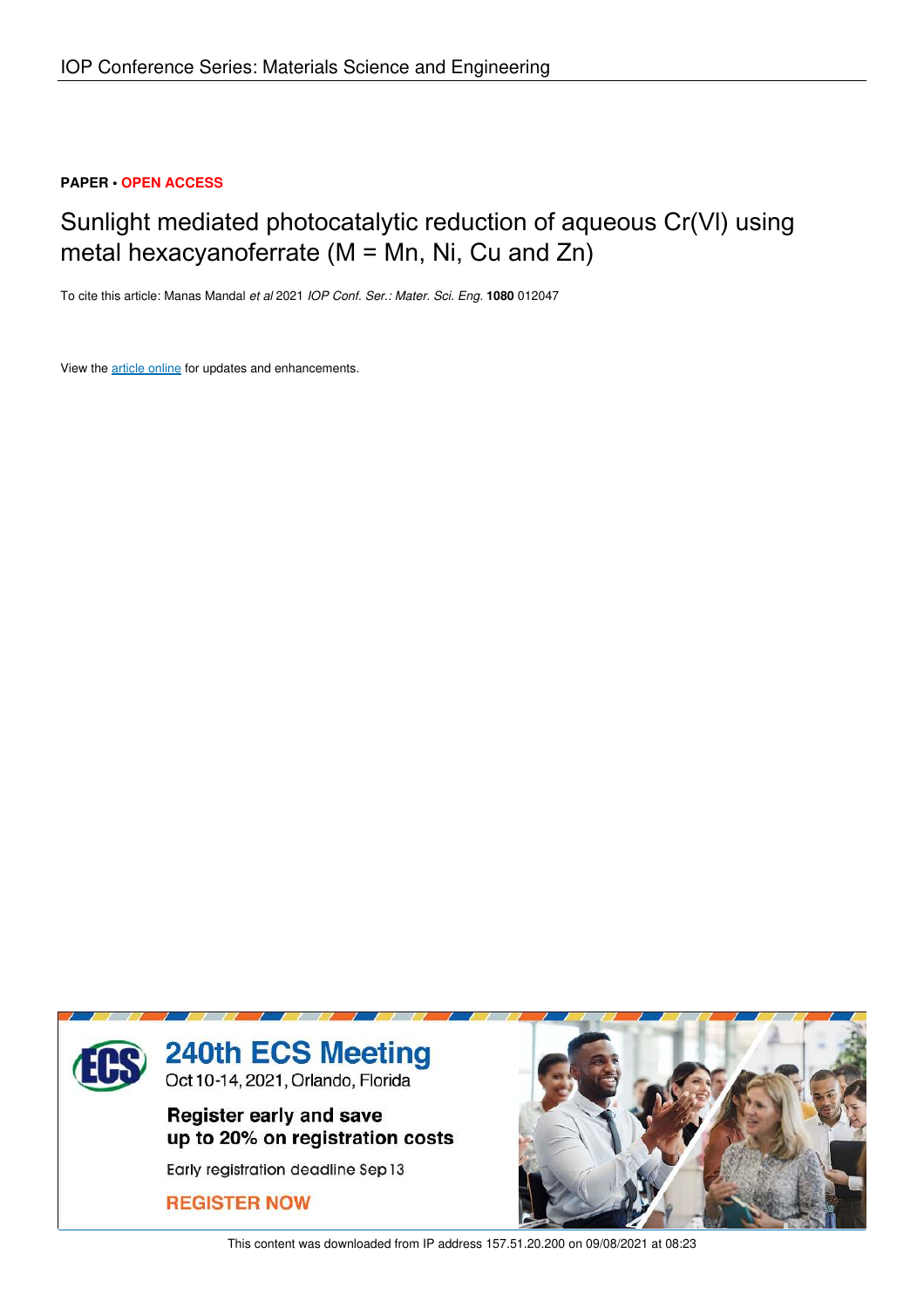IOP Conf. Series: Materials Science and Engineering 1080 (2021) 012047

# **Sunlight mediated photocatalytic reduction of aqueous Cr(Vl) using metal hexacyanoferrate (M = Mn, Ni, Cu and Zn)**

**Manas Mandal1,2 , Krishna Chattopadhyay<sup>3</sup> , and Swapan Kumar Bhattacharya<sup>1</sup>**

<sup>1</sup> Department of Chemistry, Jadavpur University, Kolkata-700032, India

<sup>2</sup> Department of Chemistry, Sree Chaitanya College, Habra, 24Parganas(N)–743268, India

<sup>3</sup> School of Chemical Sciences, Indian Association for the Cultivation of Science, Kolkata,

West Bengal – 700032, India e-mail: *skbhatt7@yahoo.co.in*

**Abstract**. Four different metal hexacyanoferrates, MHCF ( $M = Mn$ , Ni, Cu and Zn) were synthesized via a simple, cost effective precipitation method. The as-synthesized MHCF were characterized using XRD analysis and FESEM images were recorded for the analysis of morphology. Among the four compounds, ZnHCF exhibited most effective catalytic property for visible-light driven photoreduction of Cr(VI) to Cr(III), with excellent photochemical reducing capability of 68% within 2 h.

### **1. Introduction**

Now a day's excessive and indiscriminate uses of organic–mineral complexes in electronic gadgets as well as inorganic compound in the wood preservation industry have progressively become the most serious matter of environmental concern [1]. Mixing of the acid wastewater from mine drainage and heavy metal like chromium from preservation industry to the ground water is very dangerous towards aquatic life and mutagenic to human [2-3]. The waste water without treatment is hazardous for ecosystem, as most of the synthetic dyes are toxic, mutagenic and carcinogenic and enhance the chemical oxygen demand (COD) of the water body. Generally, chromium (Cr) is present in compounds in two common oxidation states such as  $Cr(III)$  and  $Cr(VI)$  [4]. Amongst these,  $Cr(VI)$  is enormously toxic, carcinogenic, whereas Cr(III) is less toxic and more easily soluble in water as  $Cr(OH)$ <sub>3</sub>. Cr (VI) is used in several industrial fields like textile production, electroplating, metal finishing, leather tanning, dyeing, etc. [5]. As a result, higher degrees of contamination due to discharges of Cr (VI) in waste water, makes the aquatic life severely harmful. Presence of Cr (VI) in drinking water causes kidney, liver, bladder, and skin cancer [6]. So, the urgent demand for effective methods for efficient reduction of Cr (Vl) to Cr (III) in industrial waste water has been raised. Different methods including ion exchange, precipitation, reverse osmosis, photocatalysis and adsorption are developed [7-9]. However, each method has its own advantages along with numerous drawbacks. The photo-catalytic process is highly efficient and cost effective as compared to the other methods.

The transition metal complex like metal hexacyanoferrate has recently got attention from scientific community, as the hexacyanoferrate compound shows some unique solid state chemistry and promising applications in the field of electrochemical energy storage [10-11], electrocatalysis [12], photocatalysis [13], ion-sensing [14] etc. Jassal et al synthesized potassium zinc hexacyanoferrate nanocubes which were able to degrade Malachite Green up to 94.15% and Eriochrome Black T up to

Content from this work may be used under the terms of theCreative Commons Attribution 3.0 licence. Any further distribution of this work must maintain attribution to the author(s) and the title of the work, journal citation and DOI. Published under licence by IOP Publishing Ltd 1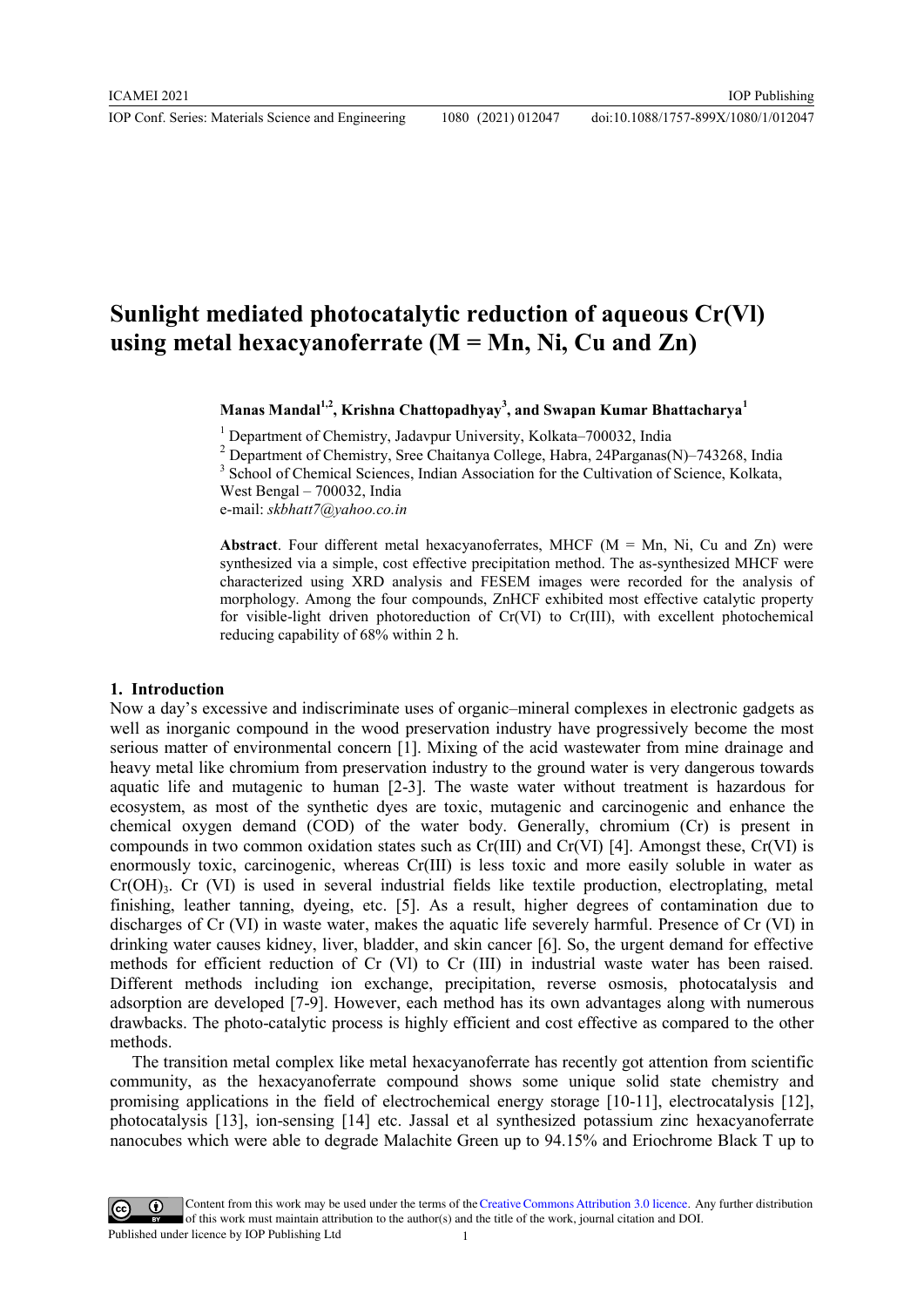IOP Conf. Series: Materials Science and Engineering 1080 (2021) 012047

doi:10.1088/1757-899X/1080/1/012047

about 76.13% under optimum condition [13]. Herein, a set of MHCF ( $M = Ni$ ,  $Zn$ , Mn and Cu) was prepared using precipitation method for photocatalytic reduction of Cr (VI) under sunlight.

#### **2. Experimental Section**

## *2.1. Materials and Method*

Manganese nitrate tetrahydrate, Nickel nitrate hexahydrate, Copper nitrate trihydrate, Zinc nitrate hexahydrate, potassium hexacyanoferrate(III), sodium hydroxide, potassium permanganate, potassium dichromate were purchased from Merck, India. All reagents were directly used for the experiment without further purification.

*2.2. Synthesis of metal hexacyanoferrate (M = Mn, Ni, Cu, Zn)* 

For the synthesis of metal hexacyanoferrate (MHCF), simple precipitation method was followed. Briefly, 20 mL 0.1 M aqueous solution of  $M(NO_3)$ , [M= Ni, Cu, Zn, and Mn] was taken in a 100 mL beaker. Then 20 mL 0.1 M aqueous solution of  $K_3Fe(CN)$ <sub>6</sub> was slowly added to it under vigorous stirring condition. The solution was magnetically stirred for 1 hour. Then the solution was kept for 12 h in undisturbed condition at room temperature. After that the solid precipitate was filtered, washed with distilled water and ethanol for 4-5 times. Finally, the desired solid product (MHCF) was dried in air oven at 70°C for 6 h.

#### **3. Results and Discussions**

#### *3.1. Formation of the Metal hexacyanoferrate:*

The synthetic procedure involves the precipitation method where a quick precipitation of metal hexacyanoferrate [MHCF], where  $M = Mn$ , Ni, Cu and Zn was achieved. The chemical reaction involved in this synthetic process is as follows:

$$
M(NO3)2 + K3[Fe(CN)6] \rightarrow Mx[Fe(CN)6]y + KNO3
$$

#### *3.2. X-Ray diffraction (XRD) analysis*

X-ray diffraction (XRD) analysis was performed by Rigaku ULTIMA-III X-ray diffractometer with Cu  $K_{\alpha}$  radiation ( $\lambda = 1.5418$  °A). The XRD patterns of the as-prepared MHCF (M = Mn, Ni, Cu and Zn) are shown in Figure 1. The observed XRD peaks of the MHCF ( $M = Mn$ , Ni, Cu and Zn) (Table 1) are well-matched with those in the JCPDS card number 01-074-7327, 01-082-2283, 01-086- 0513 and 00-038-0688, respectively.

| $Mn_{d}$ [Fe(CN) $_{d}$ ], $_{65}$ ·15.84H <sub>2</sub> O   Ni[Fe(CN) $_{d}$ ],·H <sub>2</sub> O          | – Cuffe(CN) 1 | $Zn_3[Fe(CN)6]$ |
|-----------------------------------------------------------------------------------------------------------|---------------|-----------------|
| prepared MHCF ( $M = Mn$ , Ni, Cu and Zn)                                                                 |               |                 |
| <b>Table 1.</b> List of important powder X-ray diffraction peaks and corresponding (hkl) values of the as |               |                 |

| $Mn_4[Fe(CN)_6]_{2.667}$ 15.84H <sub>2</sub> O |       | $Ni[Fe(CN)6]_{2}·H_{2}O$ |       | $Cu[Fe(CN)6]$ <sub>0.667</sub> |       | $Zn_3[Fe(CN)_6]_2$ |       |
|------------------------------------------------|-------|--------------------------|-------|--------------------------------|-------|--------------------|-------|
| <b>JCPDS No.</b>                               |       | <b>JCPDS No.</b>         |       | <b>JCPDS No.</b>               |       | <b>JCPDS No.</b>   |       |
| 01-074-7327                                    |       | 01-082-2283              |       | 01-086-0513                    |       | 00-038-0688        |       |
| $2\theta(°)$                                   | (hkl) | $2\theta$ ( $\degree$    | (hkl) | $2\theta($ °                   | (hkl) | $2\theta($ °       | (hkl) |
| 16.8                                           | (002) | 17.3                     | (200) | 17.5                           | (200) | 9.7                | (012) |
| 23.9                                           | (022) | 24.4                     | (220) | 24.9                           | (220) | 13.4               | (104) |
| 34.1                                           | (004) | 35.1                     | (400) | 35.4                           | (400) | 14.0               | (110) |
| 38.3                                           | (024) | 39.4                     | (420) | 39.7                           | (420) | 16.2               | (113) |
| 42.1                                           | (224) | 50.4                     | (440) | 43.7                           | (422) | 19.5               | (024) |
| 48.9                                           | (135) | 53.7                     | (600) | 50.9                           | (440) | 21.4               | (116) |
| 52.2                                           | (244) | 56.7                     | (620) | 54.3                           | (442) | 24.4               | (300) |
| 55.2                                           | (335) |                          |       | 57.6                           | (620) | 28.1               | (119) |
| 63.8                                           | (246) |                          |       |                                |       | 32.7               | (226) |
| 66.5                                           | (137) |                          |       |                                |       |                    |       |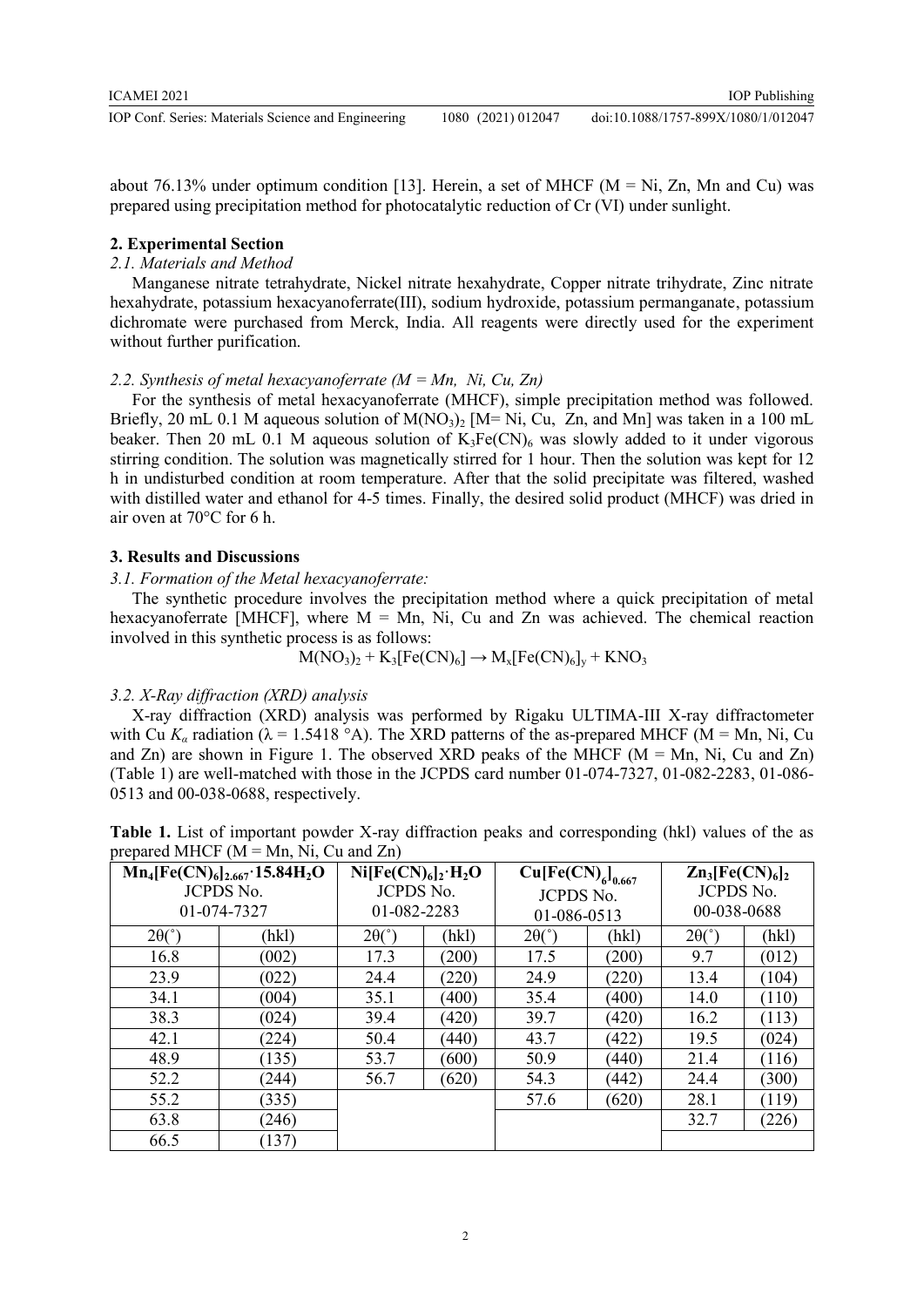IOP Conf. Series: Materials Science and Engineering 1080 (2021) 012047



**Figure 1.** XRD pattern of as-prepared MHCF (M = Mn, Ni, Cu and Zn)

#### *3.3. Morphological analysis*

To investigate the surface morphology of the as-synthesized metal hexacyanoferrate  $(M = Mn, Ni,$ Cu and Zn) photo-catalysts, the field emission scanning electron microscopy (FESEM,Carl Zeiss-SUPRA 40) images were captured (Figure 2). From the FESEM of MnHCF, it can be seen that this is of cubic structure with an average length of 1um. The NiHCF and CuHCF are nano-sized particles. The FESEM image of ZnHCF suggests the cubic structure with an average length of 200 - 500 nm.



**Figure 2.** FESEM images of as-prepared metal hexacyanoferrate: MnHCF (a), NiHCF (b), CuHCF (c) and ZnHCF (d).

#### *3.4 Photocatalytic Reduction of Cr(VI)*

The photocatalytic reduction of Cr(VI) was performed by taking the aqueous dichromate solution containing the different as-synthesized catalyst (MHCF) under sunlight. A set of four beakers containing 25 mL 2×10<sup>-4</sup> M aqueous solution of K<sub>2</sub>Cr<sub>2</sub>O<sub>7</sub> with 25 mg of different MHCF (M = Mn, Ni, Cu and Zn) was taken and stirred for 1 h in dark condition to reach the adsorption−desorption equilibrium. One blank test was also performed without catalyst. After that all the beakers were put under sunlight for 2 h with occasional shaking. The solutions were centrifuged separately time to time and the UV-vis spectra were recorded.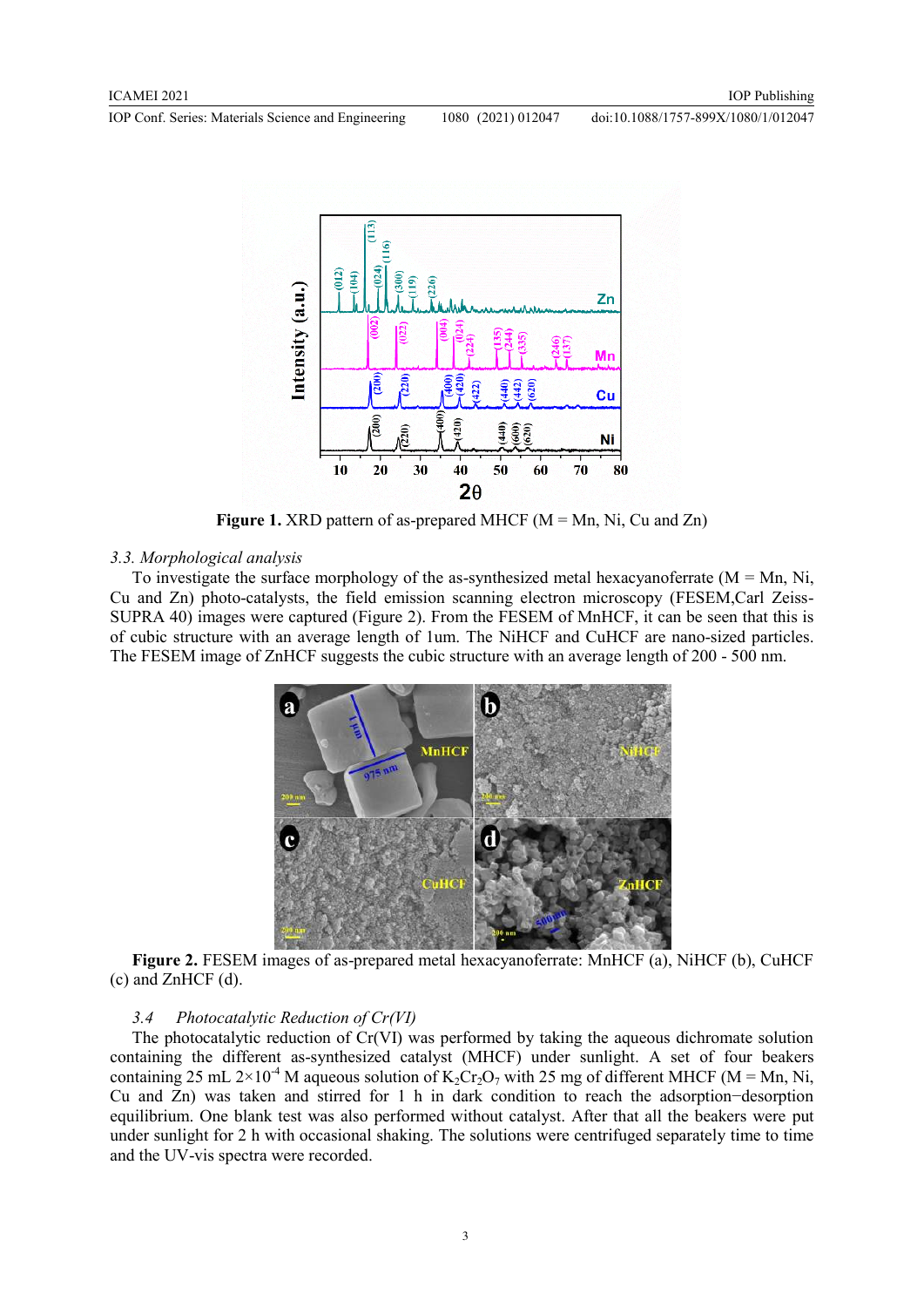| ICAMEI 2021                                         |                    | <b>IOP</b> Publishing               |
|-----------------------------------------------------|--------------------|-------------------------------------|
| IOP Conf. Series: Materials Science and Engineering | 1080 (2021) 012047 | doi:10.1088/1757-899X/1080/1/012047 |

Figure 3 shows the photocatalytic reduction of aqueous Cr(VI) under sunlight in the presence of the as-synthesized metal hexacyanoferrate, MHCF  $(M = Mn, Ni, Cu, and Zn)$ . The diversity in the efficiency of different metal hexacyanoferrate may be a result of several factors, such as composition, particle size, morphology, crystallinity, crystal defects, specific surface area, band gap, state of dispersion, adsorption capacity for Cr(VI), etc. [15]. These factors are strongly coupled with each other and hence it is hard to identify the specific function and influence of a single parameter in the photocatalytic activity of different metal hexacyanoferrates. From the Figure 3, it can be seen that assynthesized zinc hexacyanoferrate nanocubes reveal superior photocatalytic activity when compared to other catalysts. With increasing exposure time, the main absorption band of Cr(VI) cantered at 363 nm notably decreases due to decreasing the concentration of Cr(VI). It is calculated that the as-prepared zinc hexacyanoferrate nanocubes exhibit excellent photochemical reducing capability. The photocatalytic activity i.e., reducing capability of the material is calculated (Equation 1) by monitoring the decrease in the absorption intensity which is directly proportional to the Cr(IV) concentration. A decrease in absorption intensity from 1.02 to 0.33 at 365 nm implies 68% reducing capability of the as prepared ZnHCF within 2 h.

Catalytic activity (
$$
\%
$$
) =  $\frac{|(Final absorption intensity-Initial absorption intensity)|}{Initial absorption intensity} \times 100\%$  (1)



**Figure 3.** Photocatalytic reduction of 25 mL of  $2 \times 10^{-4}$  M aqueous solution of dichromate under sunlight in the presence of different MHCF ( $M = Mn$ , Ni, Cu and Zn) (25 g)

The reduction of Cr(VI) to Cr(III) is mainly carried out by the photoexcited electrons and therefore, good electron−hole pair separation is attained in this reduction process. The better photocatalytic activity of the as-prepared ZnHCF catalyst for the reduction of Cr(VI) under sunlight can be explained by taking into consideration of some unique properties of Zn which is responsible for the exceptional behaviour of ZnHCF. Zinc has a completely filled valance shell *3d* orbitals and a narrow band gap. Due to highly dispersive nature of conduction band, the  $d^{10}$  electronic configuration supports photogenerated electron-hole separation. On photo-irradiation with sunlight, MHCF semiconductors absorb light and electrons from valence band are excited to conduction band, generating the holes in the valance band. These photoexcited electrons in conduction bands of the semiconductors reduce Cr(VI) to Cr(III) with a visual color change of the solution from leuco to colorless. The probable reaction pathway for the photocatalytic reduction of Cr(VI) under sunlight over MHCF in aqueous solution is as follows:

$$
MHCF + hv \rightarrow MHCF (e^- + h^+) \n2H2O + 4h+ \rightarrow O2 + 4H+ \nCr2O72- + 14H+ + 6e^- \rightarrow 2Cr3+ + 7H2O
$$